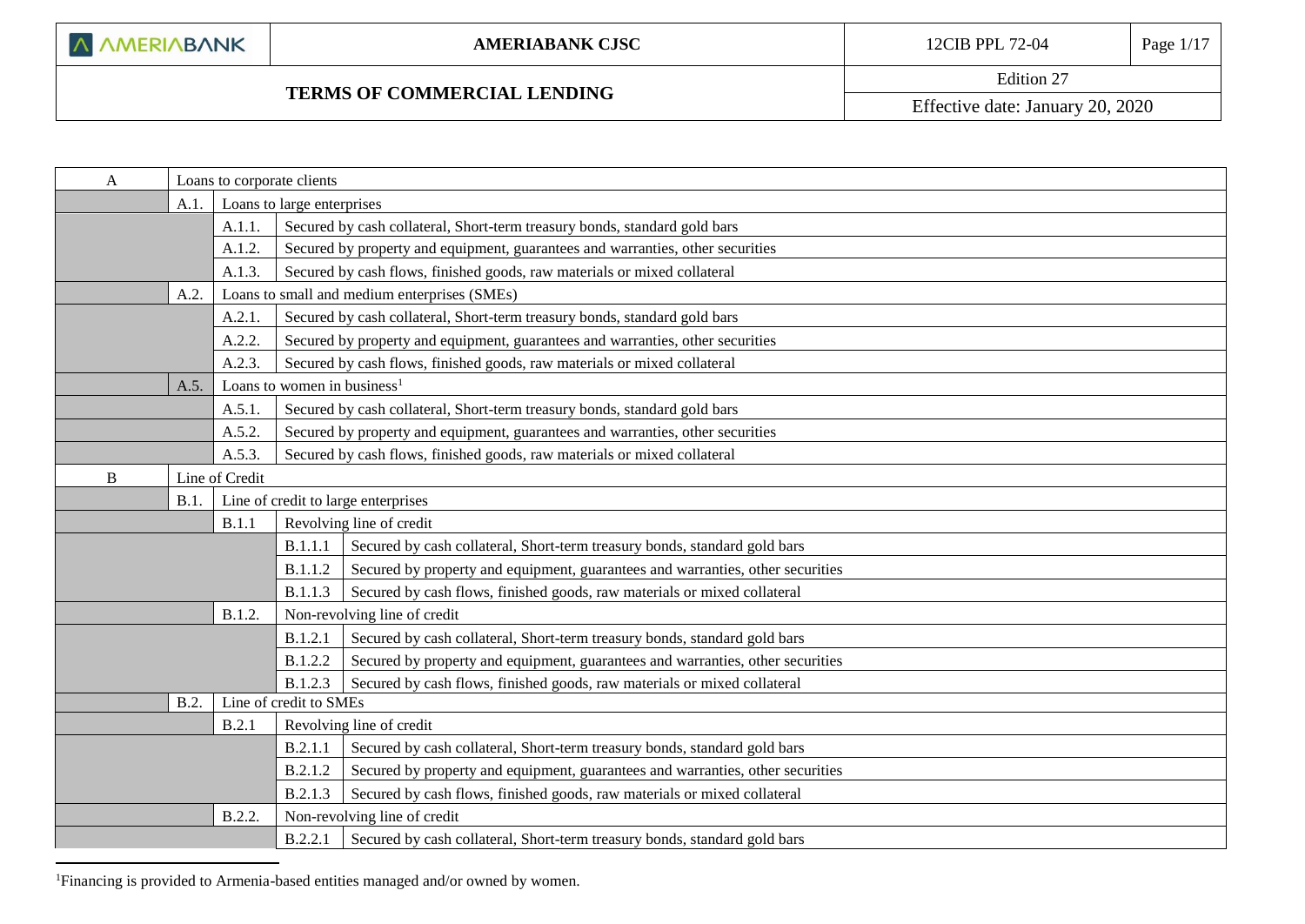# **TERMS OF COMMERCIAL LENDING**

Edition 27 Effective date: January 20, 2020

|              |             | B.2.2.2 | Secured by property and equipment, guarantees and warranties, other securities |                                                                                |  |  |
|--------------|-------------|---------|--------------------------------------------------------------------------------|--------------------------------------------------------------------------------|--|--|
|              |             |         | B.2.2.3                                                                        | Secured by cash flows, finished goods, raw materials or mixed collateral       |  |  |
|              | B.3.        |         | Line of credit to SMEs +                                                       |                                                                                |  |  |
|              |             | B.3.1.  |                                                                                | Revolving line of credit                                                       |  |  |
|              |             |         | <b>B.3.1.1.</b>                                                                | Secured by real estate                                                         |  |  |
|              |             | B.3.2.  |                                                                                | Non-revolving line of credit                                                   |  |  |
|              |             |         | B.3.2.1.                                                                       | Secured by real estate                                                         |  |  |
|              | <b>B.4.</b> |         |                                                                                | Line of credit to women in business <sup>1</sup>                               |  |  |
|              |             | B.4.1.  |                                                                                | Revolving line of credit                                                       |  |  |
|              |             |         | B.4.1.1                                                                        | Secured by cash collateral, Short-term treasury bonds, standard gold bars      |  |  |
|              |             |         | B.4.1.2                                                                        | Secured by property and equipment, guarantees and warranties, other securities |  |  |
|              |             |         | B.4.1.3                                                                        | Secured by cash flows, finished goods, raw materials or mixed collateral       |  |  |
|              |             | B.4.2.  | Non-revolving line of credit                                                   |                                                                                |  |  |
|              |             |         | B.4.2.1                                                                        | Secured by cash collateral, Short-term treasury bonds, standard gold bars      |  |  |
|              |             |         | B.4.2.2                                                                        | Secured by property and equipment, guarantees and warranties, other securities |  |  |
|              |             |         | B.4.2.3                                                                        | Secured by cash flows, finished goods, raw materials or mixed collateral       |  |  |
| $\mathsf{C}$ |             |         | Overdraft to corporate clients                                                 |                                                                                |  |  |
|              | C.1         |         | Overdraft to large enterprises                                                 |                                                                                |  |  |
|              |             | C.1.1.  |                                                                                | Secured by cash flows                                                          |  |  |
|              |             | C.1.2.  | Other security                                                                 |                                                                                |  |  |
|              | C.2         |         | Overdraft to SMEs                                                              |                                                                                |  |  |
|              |             | C.2.1.  |                                                                                | Secured by cash flows                                                          |  |  |
| C.2.2        |             |         | Other security                                                                 |                                                                                |  |  |
| D            |             |         | Online SME loan/overdraft                                                      |                                                                                |  |  |
|              |             | D.1.    |                                                                                | Secured by cash flows and guarantee                                            |  |  |
| D.2.         |             |         | Secured by property and vehicle                                                |                                                                                |  |  |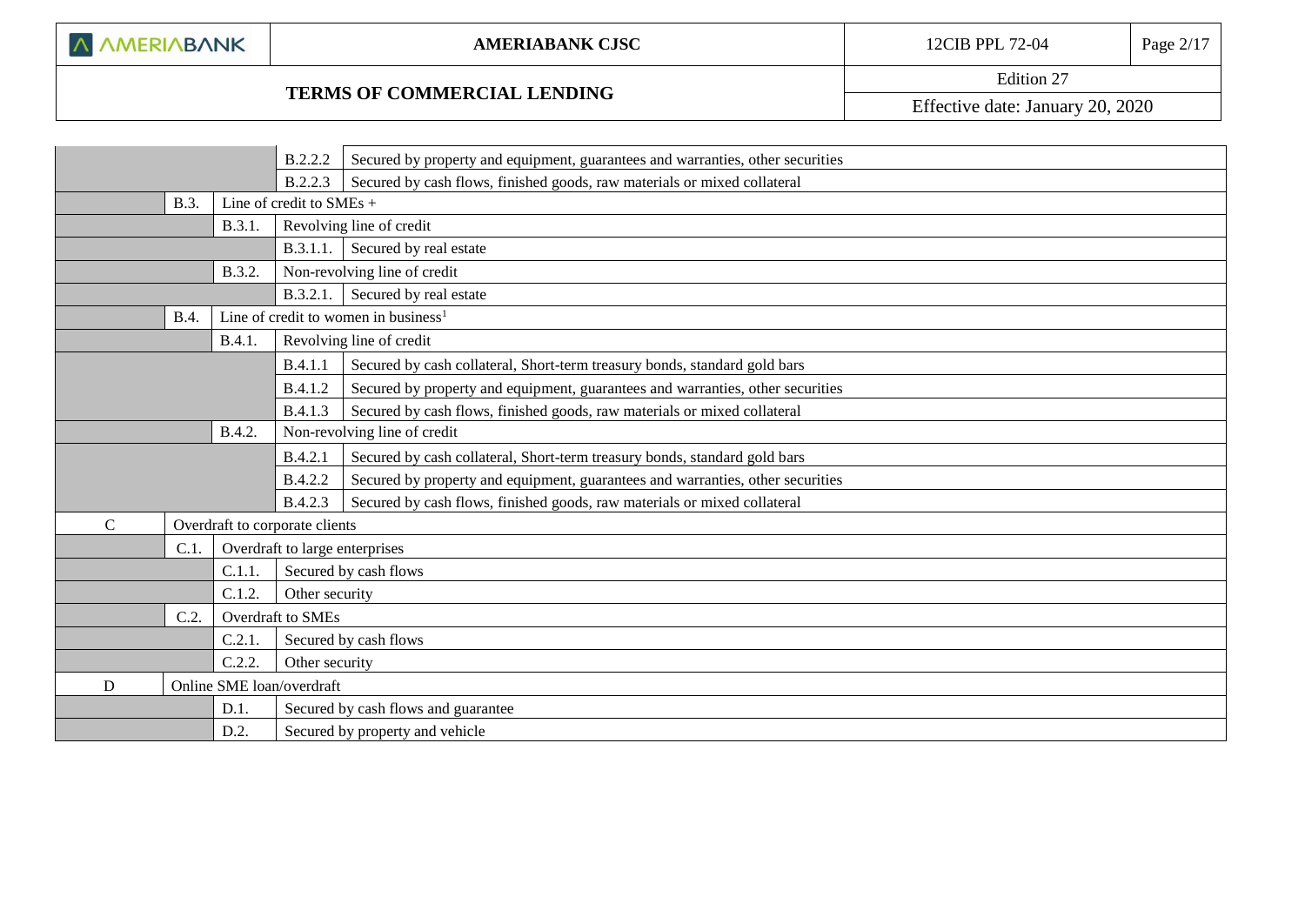Edition 27

**1. LOANS (A.1, A.2, A.3,** 

L

**A.4, A.5)**

1

| $\#$           | <b>Terms and conditions</b>                                    | <b>Loans to large</b><br>enterprises $(A.1)$                 | Loans to SMEs (A.2)<br><b>Loans to Women in</b><br>Business $(A.5)$                                                                                                   | Loans to agro-processing<br>industry for<br>procurement of<br>agricultural raw<br>materials<br>(in accordance with the<br>requirements of the<br>respective program of<br>the Armenian<br>Government) | Loans for purchase of<br>pedigree cattle to promote<br>cattle-breeding in<br>Armenia under 2019-2024<br>program<br>(in accordance with the<br>requirements of the<br>respective program of the<br><b>Armenian Government</b> ) | If financed under<br><b>GAF "Energy</b><br><b>Efficiency for</b><br>SMEs' program <sup>2</sup> |
|----------------|----------------------------------------------------------------|--------------------------------------------------------------|-----------------------------------------------------------------------------------------------------------------------------------------------------------------------|-------------------------------------------------------------------------------------------------------------------------------------------------------------------------------------------------------|--------------------------------------------------------------------------------------------------------------------------------------------------------------------------------------------------------------------------------|------------------------------------------------------------------------------------------------|
| $\mathbf{1}$   | Loan Amount                                                    | Over AMD or other<br>currency equivalent<br>of USD 1,500,000 | Loans to SMEs (A.2)<br>Up to AMD or other<br>currency equivalent of USD<br>1,500,000<br><b>Loans to Women in</b><br><b>Business (A.5):</b> up to $AMD$<br>500,000,000 | Up to AMD 1,500,000,000                                                                                                                                                                               | Up to AMD 300,000,000                                                                                                                                                                                                          | Up to AMD<br>500,000,000                                                                       |
| $\overline{2}$ | Loan term                                                      | Up to 8 year                                                 | Loans to SMEs (A.2),<br><b>Women in Business (A.5):</b><br>up to 5 years<br>A4: up to 12 years                                                                        | Up to 1 year                                                                                                                                                                                          | Up to 5 years                                                                                                                                                                                                                  | Up to 5 years                                                                                  |
|                | Term of short-term loans<br>(for import or export<br>purposes) |                                                              | Up to 6 months                                                                                                                                                        | N/a                                                                                                                                                                                                   | N/a                                                                                                                                                                                                                            | N/a                                                                                            |
| $\overline{3}$ | Grace period (for<br>principal):                               |                                                              | $(A.1, A.2, A.3, A.5)$ : up to 1 year                                                                                                                                 | $2 - 3$ months                                                                                                                                                                                        | Up to 12 months                                                                                                                                                                                                                | Up to 1 year                                                                                   |
|                |                                                                | For loans in AMD                                             |                                                                                                                                                                       |                                                                                                                                                                                                       |                                                                                                                                                                                                                                |                                                                                                |
|                |                                                                | from 12 %                                                    | Loans to SMEs (A.2):<br>from $12%$<br>Loans to women in                                                                                                               | 12% (with possibility of<br>9% subsidy)                                                                                                                                                               | Max 12% (with possibility<br>of $10\% - 12\%$ subsidy)                                                                                                                                                                         | 12%                                                                                            |

<sup>&</sup>lt;sup>2</sup> The cost of purchase of energy-efficient equipment and facilities, infrastructure construction and other projects using renewable energy sources should comprise at least 70% of loan proceeds. The remaining 30% can be invested into other fixed assets of the borrower.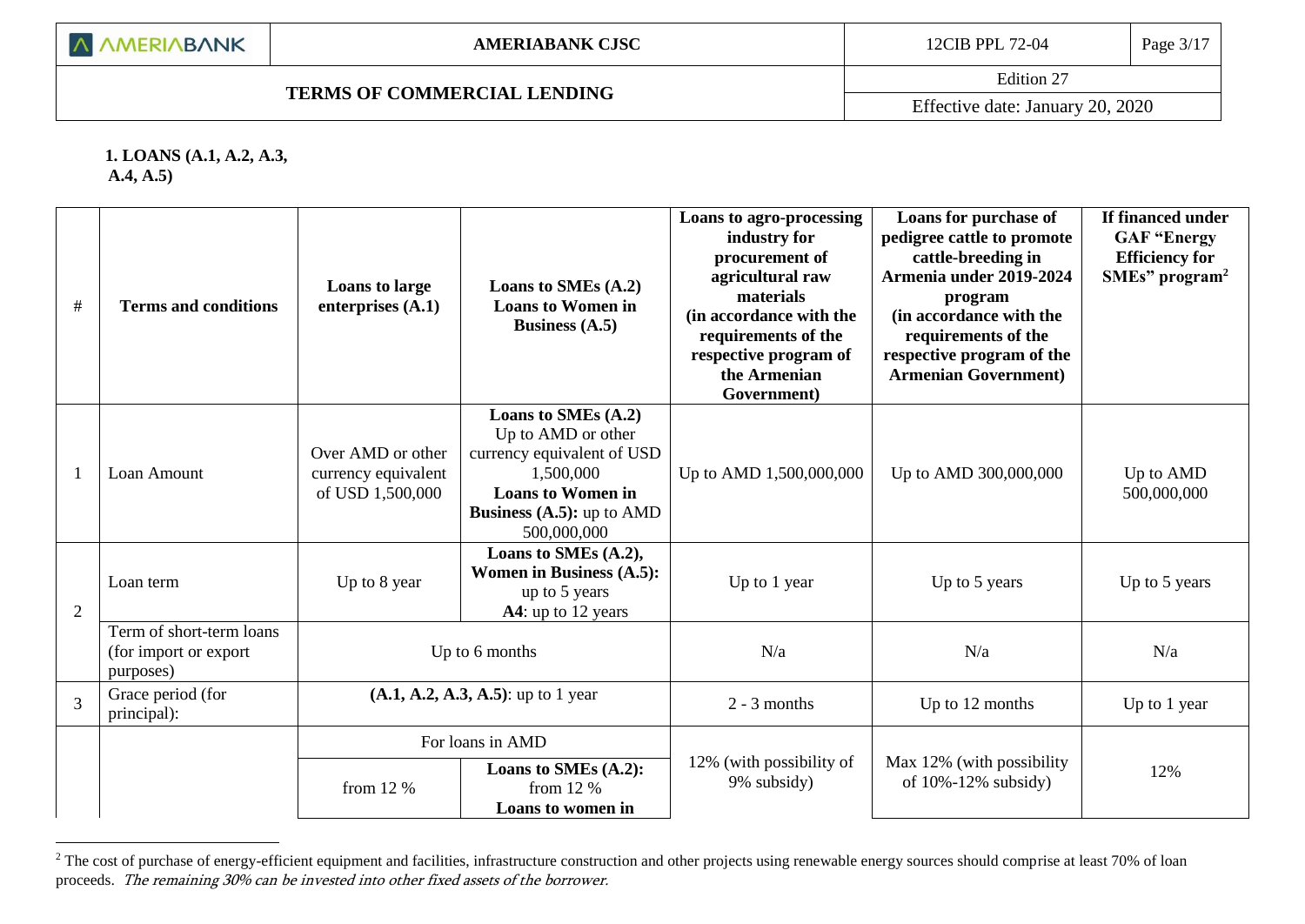# **TERMS OF COMMERCIAL LENDING**

Edition 27

Effective date: January 20, 2020

|                |                                                                                                                                                                                                                                                                                                                                                                            |                                                                                              | <b>Business (A.5):</b> from $14\%$                                                                                                                                                                                                |     |     |              |
|----------------|----------------------------------------------------------------------------------------------------------------------------------------------------------------------------------------------------------------------------------------------------------------------------------------------------------------------------------------------------------------------------|----------------------------------------------------------------------------------------------|-----------------------------------------------------------------------------------------------------------------------------------------------------------------------------------------------------------------------------------|-----|-----|--------------|
|                |                                                                                                                                                                                                                                                                                                                                                                            |                                                                                              | For loans in USD                                                                                                                                                                                                                  |     |     |              |
|                |                                                                                                                                                                                                                                                                                                                                                                            | from 9 %                                                                                     | Loans to SMEs (A.2):<br>from 9 %                                                                                                                                                                                                  |     |     |              |
|                |                                                                                                                                                                                                                                                                                                                                                                            |                                                                                              | For loans in EUR                                                                                                                                                                                                                  |     |     |              |
|                |                                                                                                                                                                                                                                                                                                                                                                            | from $8%$                                                                                    | Loans to SMEs (A.2):<br>from $8\%$                                                                                                                                                                                                |     |     |              |
| $\overline{4}$ | Annual interest rate*                                                                                                                                                                                                                                                                                                                                                      |                                                                                              | For short-term loans in USD and EUR (for import<br>or export purposes)                                                                                                                                                            |     |     |              |
|                |                                                                                                                                                                                                                                                                                                                                                                            |                                                                                              | from $8%$                                                                                                                                                                                                                         |     |     |              |
|                |                                                                                                                                                                                                                                                                                                                                                                            | Annual interest rate for loans in other currencies is<br>determined by the Management Board. |                                                                                                                                                                                                                                   |     |     |              |
|                |                                                                                                                                                                                                                                                                                                                                                                            |                                                                                              | In case of cash collateral:<br>% of deposit (time or demand) $+4\%$ , if the loan<br>and the deposit are in the same currency<br>% of deposit (time or demand) $+5%$ , if the loan<br>and the deposit are in different currencies |     |     |              |
| 5              | Loan provision fee<br>(chargeable lump-sum at<br>the time of provision).<br>The bank can define a<br>schedule for payment of<br>loan provision fee, in<br>which case any fee<br>outstanding at the time of<br>repayment of loan before<br>the due date shall be<br>payable together with<br>early repayment of loan or<br>in whatever other manner<br>the bank may define. |                                                                                              | Loans with less than 1-year term: 0-0.5% of<br>contractual loan amount<br>1-2 years: 0-0.7% of contractual loan amount<br>More than 2 years: 0-1.5% of contractual loan<br>amount<br>Loans secured against cash collateral: 0%    | N/a | N/a | Up to $1,5%$ |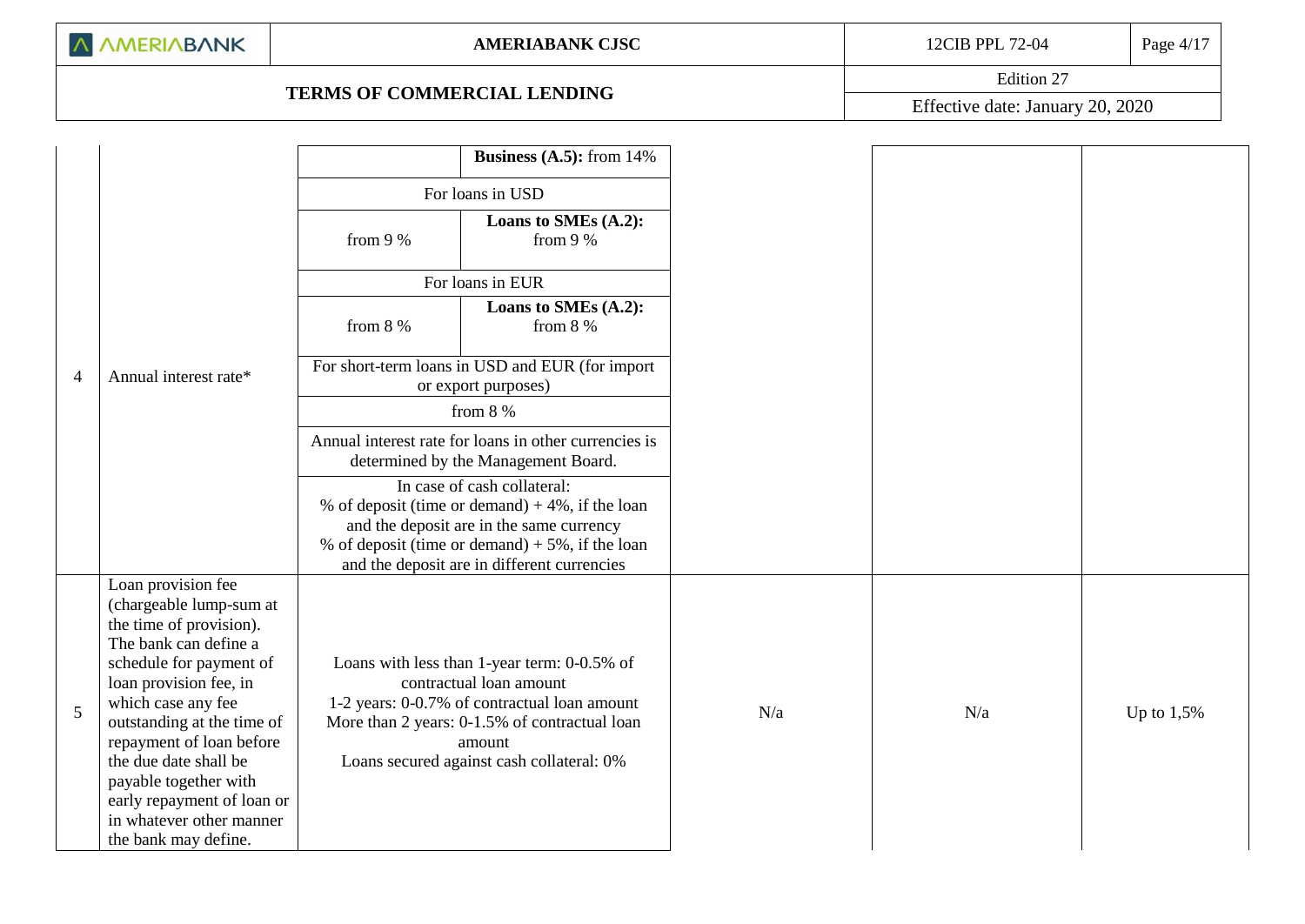### **TERMS OF COMMERCIAL LENDING**

Edition 27

Effective date: January 20, 2020

|                                | Fine in the amount of 0.13% of overdue loan/interest for each day beyond terms                                                                                                                                                                                                                                                                                                                                                                                                                                                                                                                                                                                                                                                                                                                                                                                                                                                                                                                                                      |                                                                                                                                                                                                                                                                                                                                                                                                                                                             |
|--------------------------------|-------------------------------------------------------------------------------------------------------------------------------------------------------------------------------------------------------------------------------------------------------------------------------------------------------------------------------------------------------------------------------------------------------------------------------------------------------------------------------------------------------------------------------------------------------------------------------------------------------------------------------------------------------------------------------------------------------------------------------------------------------------------------------------------------------------------------------------------------------------------------------------------------------------------------------------------------------------------------------------------------------------------------------------|-------------------------------------------------------------------------------------------------------------------------------------------------------------------------------------------------------------------------------------------------------------------------------------------------------------------------------------------------------------------------------------------------------------------------------------------------------------|
| Late payment fee**             |                                                                                                                                                                                                                                                                                                                                                                                                                                                                                                                                                                                                                                                                                                                                                                                                                                                                                                                                                                                                                                     |                                                                                                                                                                                                                                                                                                                                                                                                                                                             |
| Loan repayment                 |                                                                                                                                                                                                                                                                                                                                                                                                                                                                                                                                                                                                                                                                                                                                                                                                                                                                                                                                                                                                                                     |                                                                                                                                                                                                                                                                                                                                                                                                                                                             |
| Early repayment**              |                                                                                                                                                                                                                                                                                                                                                                                                                                                                                                                                                                                                                                                                                                                                                                                                                                                                                                                                                                                                                                     |                                                                                                                                                                                                                                                                                                                                                                                                                                                             |
|                                | A.1.1, A.2.1, A.5.1: cash, T-bills, standard gold bars, bonds issued by Ameriabank                                                                                                                                                                                                                                                                                                                                                                                                                                                                                                                                                                                                                                                                                                                                                                                                                                                                                                                                                  |                                                                                                                                                                                                                                                                                                                                                                                                                                                             |
|                                | A.1.2, A.2.2, A.5.2: property and equipment, guarantees and warranties, other securities                                                                                                                                                                                                                                                                                                                                                                                                                                                                                                                                                                                                                                                                                                                                                                                                                                                                                                                                            |                                                                                                                                                                                                                                                                                                                                                                                                                                                             |
| Loan security                  | A.1.3, A.2.3, A.5.3: cash flows, working assets or mixed collateral                                                                                                                                                                                                                                                                                                                                                                                                                                                                                                                                                                                                                                                                                                                                                                                                                                                                                                                                                                 |                                                                                                                                                                                                                                                                                                                                                                                                                                                             |
|                                | A.4.1. Real estate <sup>3</sup>                                                                                                                                                                                                                                                                                                                                                                                                                                                                                                                                                                                                                                                                                                                                                                                                                                                                                                                                                                                                     |                                                                                                                                                                                                                                                                                                                                                                                                                                                             |
|                                | A.1.2, A.1.3, A.2.2, A.2.3, A.3.1, B.1.1.2, B.1.1.3, B.1.2.2, B.1.2.3, B.2.1.2, B.2.1.3, B.2.2.2, B.2.2.3, C.1.2, C.2.2:                                                                                                                                                                                                                                                                                                                                                                                                                                                                                                                                                                                                                                                                                                                                                                                                                                                                                                            |                                                                                                                                                                                                                                                                                                                                                                                                                                                             |
|                                | A.1.1, A.2.1 – max 100%, if the currency of loan is the same as that of collateral or, if different, it is included in<br>SDR basket, and max 95%, if the currency of loan is different from that of collateral, except for currencies<br>included in SDR basket                                                                                                                                                                                                                                                                                                                                                                                                                                                                                                                                                                                                                                                                                                                                                                    |                                                                                                                                                                                                                                                                                                                                                                                                                                                             |
| Loan-to-value (LTV)<br>ratio** | a) Up to 80% of appraised value of collateral (in case of real estate) for loans with up to 84-month term; 90% if<br>the debt service coverage ratio of the borrower is 1.5 or higher; up to 70% if the loan term exceeds 84 months<br>(not applicable to energy loans); up to 100% for A.5 loans<br>b) Up to 50 % of appraised value of collateral in case of movable property; 60% if the debt service coverage<br>ratio of the borrower is 1.5 or higher and the loan term does not exceed 84 months<br>c) Up to 30 % of appraised value of collateral in case of inventories (finished goods, raw materials, etc.). Note<br>that the share of this kind of collateral cannot exceed 40% of total pledge.<br>d) max 50% of average monthly bank account turnover for the most recent period from 6 (min) to 12 (max)<br>months, for cash flows<br>e) for shares:<br>- up to 80% of appraised value of collateral in case of running business<br>- up to 60% of appraised value of collateral in case of business not yet running |                                                                                                                                                                                                                                                                                                                                                                                                                                                             |
|                                |                                                                                                                                                                                                                                                                                                                                                                                                                                                                                                                                                                                                                                                                                                                                                                                                                                                                                                                                                                                                                                     | As per schedule or at the end of term (monthly, quarterly, semi-annually or otherwise as defined under loan agreement)<br>Early repayment fee in the amount of up to 6-month interest on repaid sums where envisaged under loan agreement<br>(Not applicable to Armenian government-subsidized loans under agriculture and cattle breeding development programs.)<br>personal guarantees by the business founders/beneficial owners as additional security. |

<sup>3</sup> Real estate must be located in Yerevan.

<u>.</u>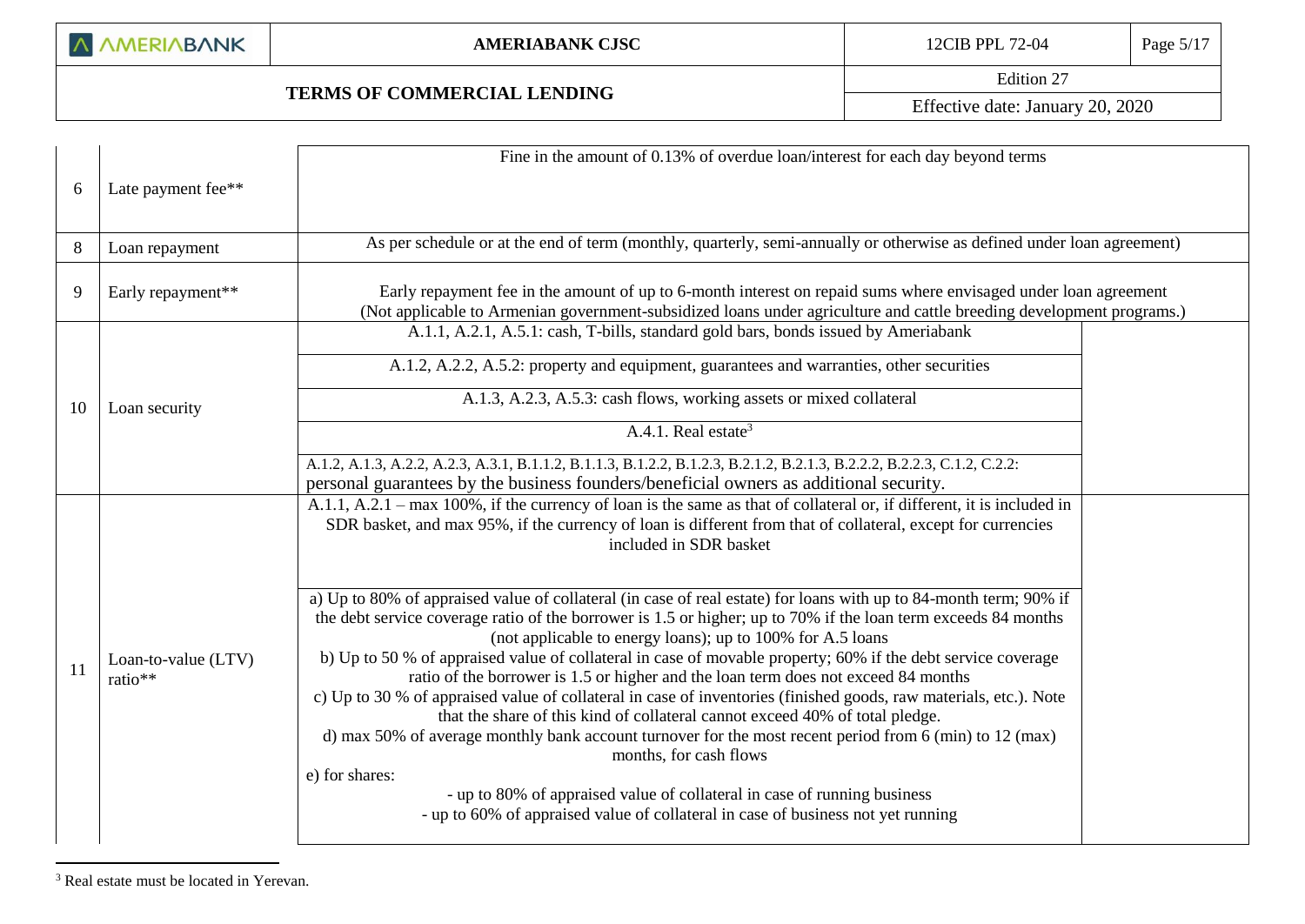## **TERMS OF COMMERCIAL LENDING**

Edition 27

Effective date: January 20, 2020

|    |                                                                        | To the extent of outstanding loan, on annual basis                                                                                                                                                                                                                                                                                                                                       |
|----|------------------------------------------------------------------------|------------------------------------------------------------------------------------------------------------------------------------------------------------------------------------------------------------------------------------------------------------------------------------------------------------------------------------------------------------------------------------------|
| 12 | Pledge insurance                                                       | The insurance of the pledged real estate is to be obtained only if it is or will be used for business purposes.                                                                                                                                                                                                                                                                          |
| 13 | Application handling<br>period                                         | A.1.1, A.2.1, A.5.1: up to 5 business days upon receipt of complete set of documents<br>A.1.2, A.2.2, A.5.2: up to 10 business days upon receipt of complete set of documents<br>A.1.3, A.2.3, A.5.3: up to 15 business days upon receipt of complete set of documents<br>Depending on the case, these terms may be extended for an additional period of not more than 10 business days. |
|    |                                                                        |                                                                                                                                                                                                                                                                                                                                                                                          |
| 14 | Validity period (period<br>during which loan<br>approval is effective) | (A.1, A.2, A.3, A.5): 30 days, unless otherwise specified by the decision of the bank's authorized body                                                                                                                                                                                                                                                                                  |
| 15 | Loan re-approval                                                       | Upon expiry of approval validity period, but not later than 60 days after the initial approval date                                                                                                                                                                                                                                                                                      |
| 16 | Form of disbursement                                                   | Wire transfer to bank account                                                                                                                                                                                                                                                                                                                                                            |
| 17 | Loan modification<br>application fee****                               | AMD 500,000                                                                                                                                                                                                                                                                                                                                                                              |
| 18 | Other terms                                                            | 60% of energy audit<br>fee under the<br>financing program is<br>payable by borrower.                                                                                                                                                                                                                                                                                                     |

\* Maximum annual interest rate shall not exceed 24%. The interest rate specified in the loan agreement shall continue to be applied to overdue loans.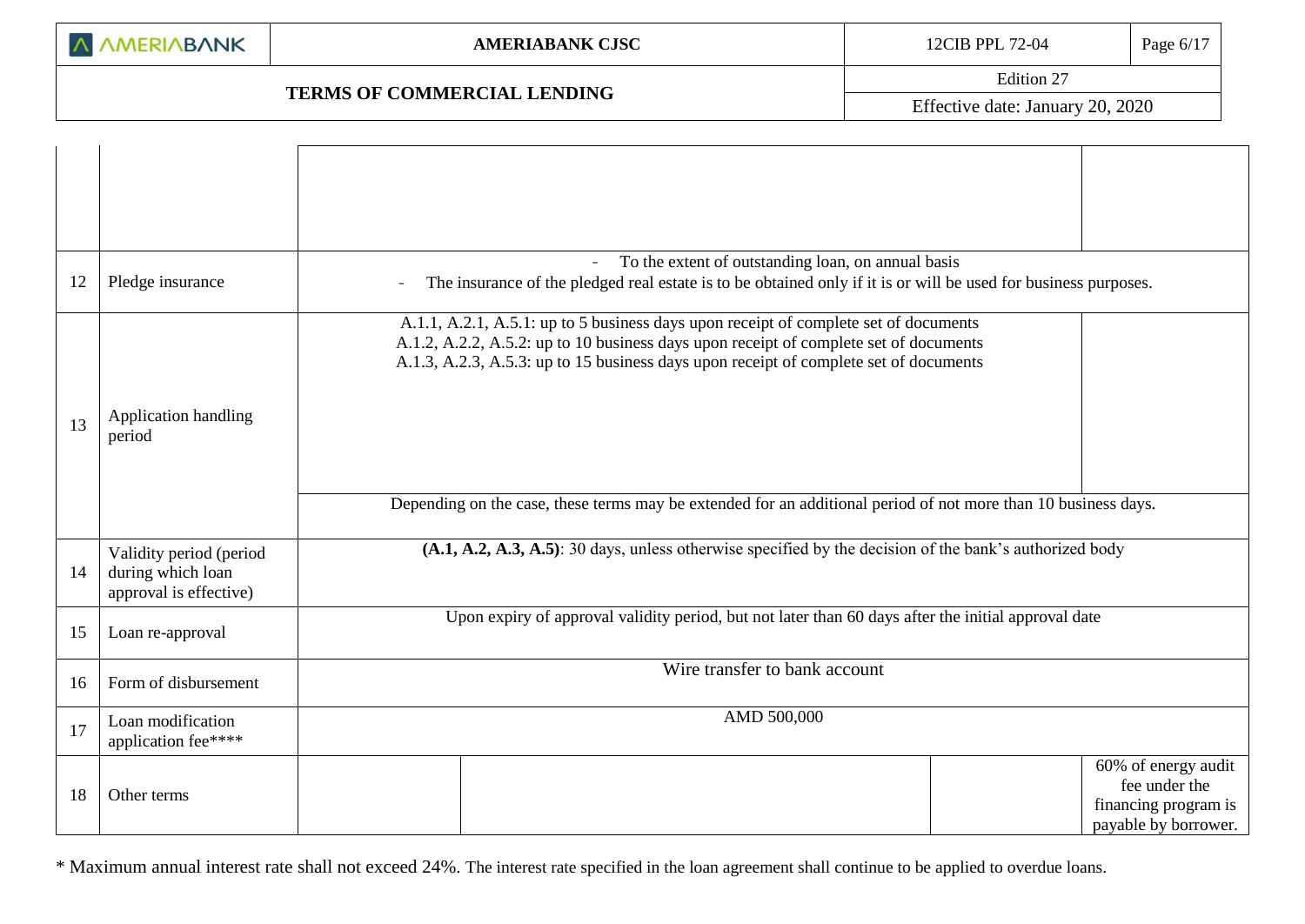|  |  |  | A AMERIABANK |  |
|--|--|--|--------------|--|
|--|--|--|--------------|--|

Edition 27

Effective date: January 20, 2020

\*\*Whenever applied, the maximum annual rate or aggregate amount of fines and/or penalties under the Agreement shall be within the limits defined under the legislation of the Republic of Armenia.

\*\*\*Where the guarantee is the main security and there are pledged items as well, loan-to-value ratio is not applicable. This being the case, the character of security (main or additional) is defined in loan conclusion and approved by the authorized body.

\*\*\*\*Loan modification fee shall be payable by the client in case the application for revision of terms was submitted by the client at their initiative and approved by the bank. The fee is paid based on analysis and conclusion prepared by relevant department of the bank for the client's application. In other cases of modification of the loan terms charging of the fee shall be subject to decision of the bank's authorized body.

## **2. LINES OF CREDIT (B.1, B.2, B.3, B.4)**

L

| #              | <b>Terms and conditions</b>                                                   | Lines of credit to large enterprises (B.1)                     | Lines of credit to SMEs (B.2)<br>Line of credit to women in business (B.4)                                                                                                   |  |
|----------------|-------------------------------------------------------------------------------|----------------------------------------------------------------|------------------------------------------------------------------------------------------------------------------------------------------------------------------------------|--|
|                | Credit limit                                                                  | Over AMD or other currency equivalent of USD<br>1,500,000      | Lines of credit to SMEs (B.2):<br>Up to AMD or other currency equivalent of USD<br>1,500,000<br>Lines of credit to Women in Business (B.4):<br>AMD 150,000,000 - 500,000,000 |  |
| $\overline{2}$ | Term                                                                          |                                                                | Up to 3 years                                                                                                                                                                |  |
| 3              | Term for lines of credit intended to finance<br>property, plant and equipment |                                                                | Up to 5 years                                                                                                                                                                |  |
| 4              | Limit reduction                                                               | According to the schedule or at the end of the maturity period |                                                                                                                                                                              |  |
|                |                                                                               | For lines of credit in AMD                                     |                                                                                                                                                                              |  |
|                |                                                                               | from $12\%$                                                    | Lines of credit to SMEs (B.2):<br>from $12\%$<br>Lines of credit to Women in Business (B.4): from 14%                                                                        |  |
|                |                                                                               | For lines of credit in USD                                     |                                                                                                                                                                              |  |
| 5              | Annual interest rate on utilized amount*                                      | from $9%$                                                      | Lines of credit to SMEs (B.2):<br>from $9%$                                                                                                                                  |  |
|                |                                                                               | For lines of credit in EUR                                     |                                                                                                                                                                              |  |
|                |                                                                               | from $8\%$                                                     | Lines of credit to SMEs (B.2):<br>from $8\%$                                                                                                                                 |  |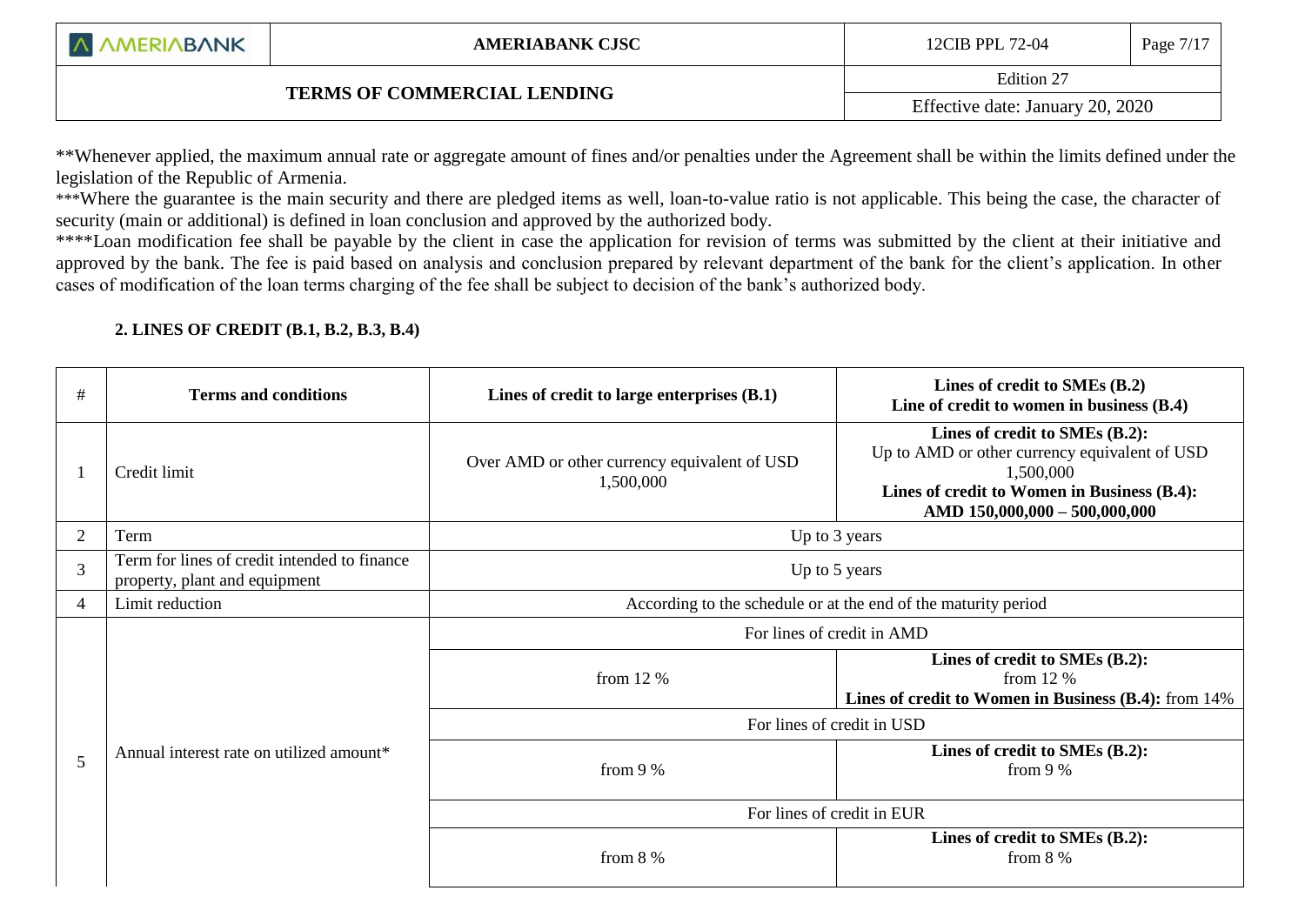Edition 27 Effective date: January 20, 2020

|    |                                                                                                                                          | LCs: from 4% if without confirmation, from 6% if with confirmation by other banks                                                                                                                                                                |
|----|------------------------------------------------------------------------------------------------------------------------------------------|--------------------------------------------------------------------------------------------------------------------------------------------------------------------------------------------------------------------------------------------------|
|    |                                                                                                                                          | In case of discounting under LCs                                                                                                                                                                                                                 |
|    |                                                                                                                                          | From 9 %                                                                                                                                                                                                                                         |
|    |                                                                                                                                          | The interest rate for lines of credit in other currencies is determined by the Management Board.                                                                                                                                                 |
|    |                                                                                                                                          | In case of cash collateral:<br>% of deposit (time or demand) $+4\%$ , if the line of credit and the deposit are in the same currency<br>% of deposit (time or demand) $+5\%$ , if the line of credit and the deposit are in different currencies |
| 6  | Annual interest rate for non-utilized<br>amounts*                                                                                        | Up to $2%$                                                                                                                                                                                                                                       |
|    | Loan provision fee (chargeable lump-sum at<br>the time of provision). The bank can define<br>a schedule for payment of loan disbursement | Up to 1 year lines of credit: 0-0.5% of credit limit                                                                                                                                                                                             |
|    | fee, in which case any fee outstanding at the                                                                                            | 1-2 year lines of credit: 0-0.7% of credit limit                                                                                                                                                                                                 |
| 7  | time of repayment of loan before the due<br>date shall be payable together with early<br>repayment of loan or in whatever other          | Over 2 year lines of credit: 0-1.5% of credit limit                                                                                                                                                                                              |
|    | manner the bank may define.                                                                                                              | Lines of credit secured by cash collateral: 0%                                                                                                                                                                                                   |
| 8  | Late payment fee**                                                                                                                       | Fine in the amount of 0.13% of overdue loan/interest for each day beyond terms                                                                                                                                                                   |
| 9  |                                                                                                                                          |                                                                                                                                                                                                                                                  |
| 10 | Line of credit repayment                                                                                                                 | As per schedule or at the end of term (monthly, quarterly, semi-annually or otherwise as defined under loan<br>agreement)                                                                                                                        |
| 11 | Early repayment**                                                                                                                        | Where envisaged under the loan agreement in the amount of up to 6-month interest on early repaid sums                                                                                                                                            |
|    | Line of credit security                                                                                                                  | B.1.1.1, B.1.2.1, B.2.1.1, B.2.2.1, B.4.1.1, B.4.2.1: cash, T-bills, standard gold bars, bonds issued by Ameriabank                                                                                                                              |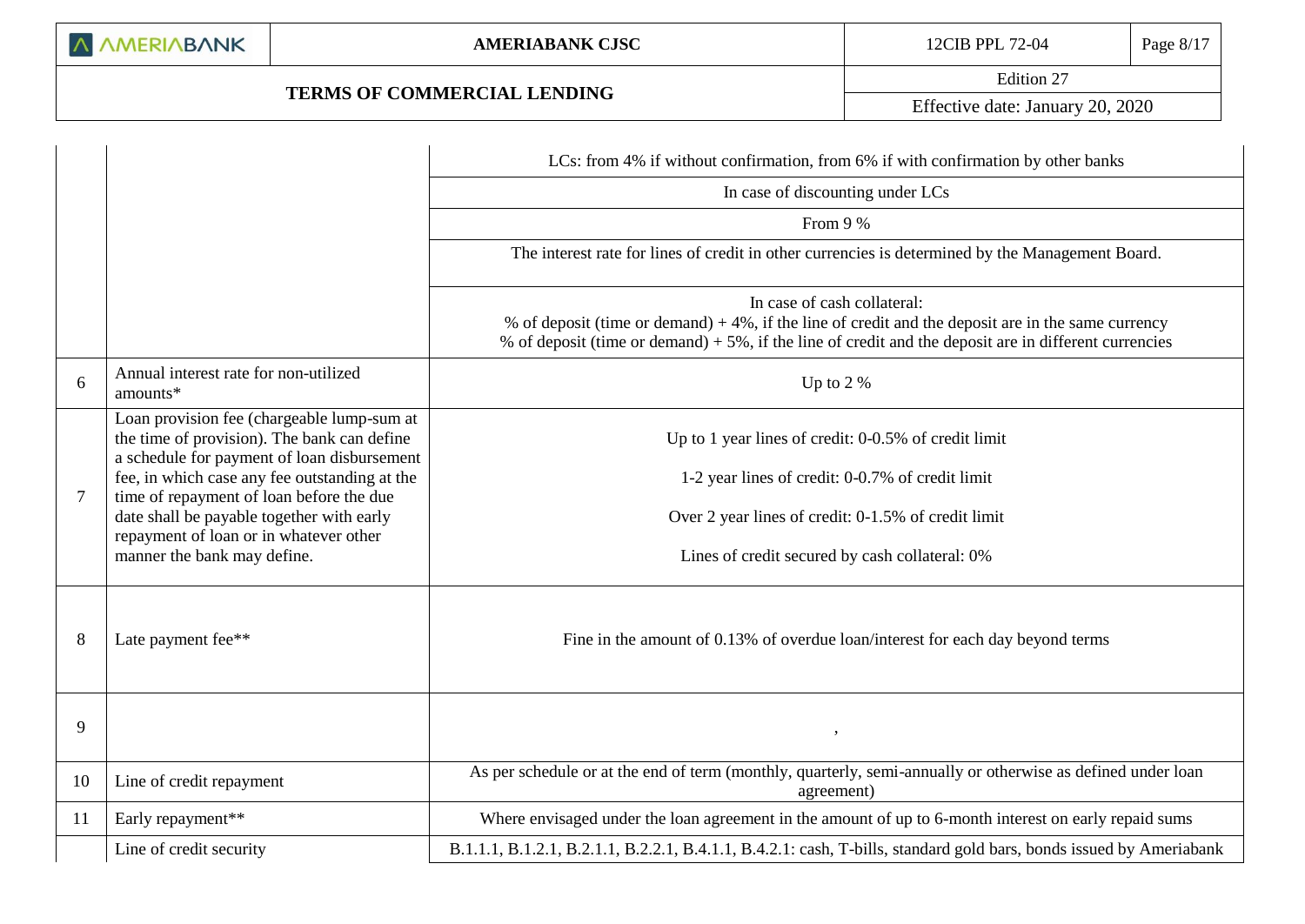### **TERMS OF COMMERCIAL LENDING**

Edition 27

Effective date: January 20, 2020

| B.1.1.3, B.1.2.3, B.2.1.3, B.2.2.3, B.4.1.3, B.4.2.3: cash flows, current assets or mixed collateral<br>B.3.1.1, B.3.2.1.: Real estate <sup>4</sup><br>B.1.1.1, B.1.2.1, B.2.1.1, B.2.2.1: 100%, if the currency of loan is the same as that of collateral or, if different, it is<br>included in SDR basket, and 95%, if the currency of loan is different from that of collateral, except for currencies<br>included in SDR basket<br>a) Up to 80% of appraised value of collateral (in case of real estate) for loans with up to 84-month term and for<br>energy loans;<br>90% if the debt service coverage ratio of the borrower is 1.5 or higher;<br>up to 70% if the loan term exceeds 84 months (not applicable to energy loans);<br>up to 100% for B.4 loans<br>b) Up to 50% of appraised value of collateral in case of movable property;<br>Loan-to-value (LTV) ratio***<br>60% if the debt service coverage ratio of the borrower is 1.5 or higher and the loan term does not exceed 84 months<br>13<br>c) Up to 30% of appraised value of collateral in case of inventories (finished goods, raw materials, etc.). Note that<br>the share of this kind of collateral cannot exceed 40% of total pledge. |  |
|---------------------------------------------------------------------------------------------------------------------------------------------------------------------------------------------------------------------------------------------------------------------------------------------------------------------------------------------------------------------------------------------------------------------------------------------------------------------------------------------------------------------------------------------------------------------------------------------------------------------------------------------------------------------------------------------------------------------------------------------------------------------------------------------------------------------------------------------------------------------------------------------------------------------------------------------------------------------------------------------------------------------------------------------------------------------------------------------------------------------------------------------------------------------------------------------------------------------|--|
|                                                                                                                                                                                                                                                                                                                                                                                                                                                                                                                                                                                                                                                                                                                                                                                                                                                                                                                                                                                                                                                                                                                                                                                                                     |  |
|                                                                                                                                                                                                                                                                                                                                                                                                                                                                                                                                                                                                                                                                                                                                                                                                                                                                                                                                                                                                                                                                                                                                                                                                                     |  |
|                                                                                                                                                                                                                                                                                                                                                                                                                                                                                                                                                                                                                                                                                                                                                                                                                                                                                                                                                                                                                                                                                                                                                                                                                     |  |
|                                                                                                                                                                                                                                                                                                                                                                                                                                                                                                                                                                                                                                                                                                                                                                                                                                                                                                                                                                                                                                                                                                                                                                                                                     |  |
|                                                                                                                                                                                                                                                                                                                                                                                                                                                                                                                                                                                                                                                                                                                                                                                                                                                                                                                                                                                                                                                                                                                                                                                                                     |  |
|                                                                                                                                                                                                                                                                                                                                                                                                                                                                                                                                                                                                                                                                                                                                                                                                                                                                                                                                                                                                                                                                                                                                                                                                                     |  |
| d) max 50% of average monthly bank account turnover for the most recent period from 6 (min) to 12 (max) months,<br>for cash flows                                                                                                                                                                                                                                                                                                                                                                                                                                                                                                                                                                                                                                                                                                                                                                                                                                                                                                                                                                                                                                                                                   |  |
| To the extent of credit limit, on annual basis<br>Pledge insurance<br>14<br>The insurance of the pledged real estate is to be obtained only if it is or will be used for business purposes.                                                                                                                                                                                                                                                                                                                                                                                                                                                                                                                                                                                                                                                                                                                                                                                                                                                                                                                                                                                                                         |  |
| B.1.1.1, B.1.2.1, B.2.1.1, B.2.2.1, B.3.1.1, B.3.2.1., B.4.1.1, B.4.2.1: up to 5 business days upon receipt of the<br>complete set of documents                                                                                                                                                                                                                                                                                                                                                                                                                                                                                                                                                                                                                                                                                                                                                                                                                                                                                                                                                                                                                                                                     |  |
| B.1.1.2, B.1.2.1, B.2.1.2, B.2.2.2, B.4.1.2, B.4.2.2: up to 10 business days upon receipt of the complete set of<br>Application handling period<br>15<br>documents                                                                                                                                                                                                                                                                                                                                                                                                                                                                                                                                                                                                                                                                                                                                                                                                                                                                                                                                                                                                                                                  |  |
| B.1.1.3, B.1.2.3, B.2.1.3, B.2.2.3, B.4.1.3, B.4.2.3: up to 15 business days upon receipt of the complete set of<br>documents                                                                                                                                                                                                                                                                                                                                                                                                                                                                                                                                                                                                                                                                                                                                                                                                                                                                                                                                                                                                                                                                                       |  |

<sup>4</sup> Real estate must be located in Yerevan.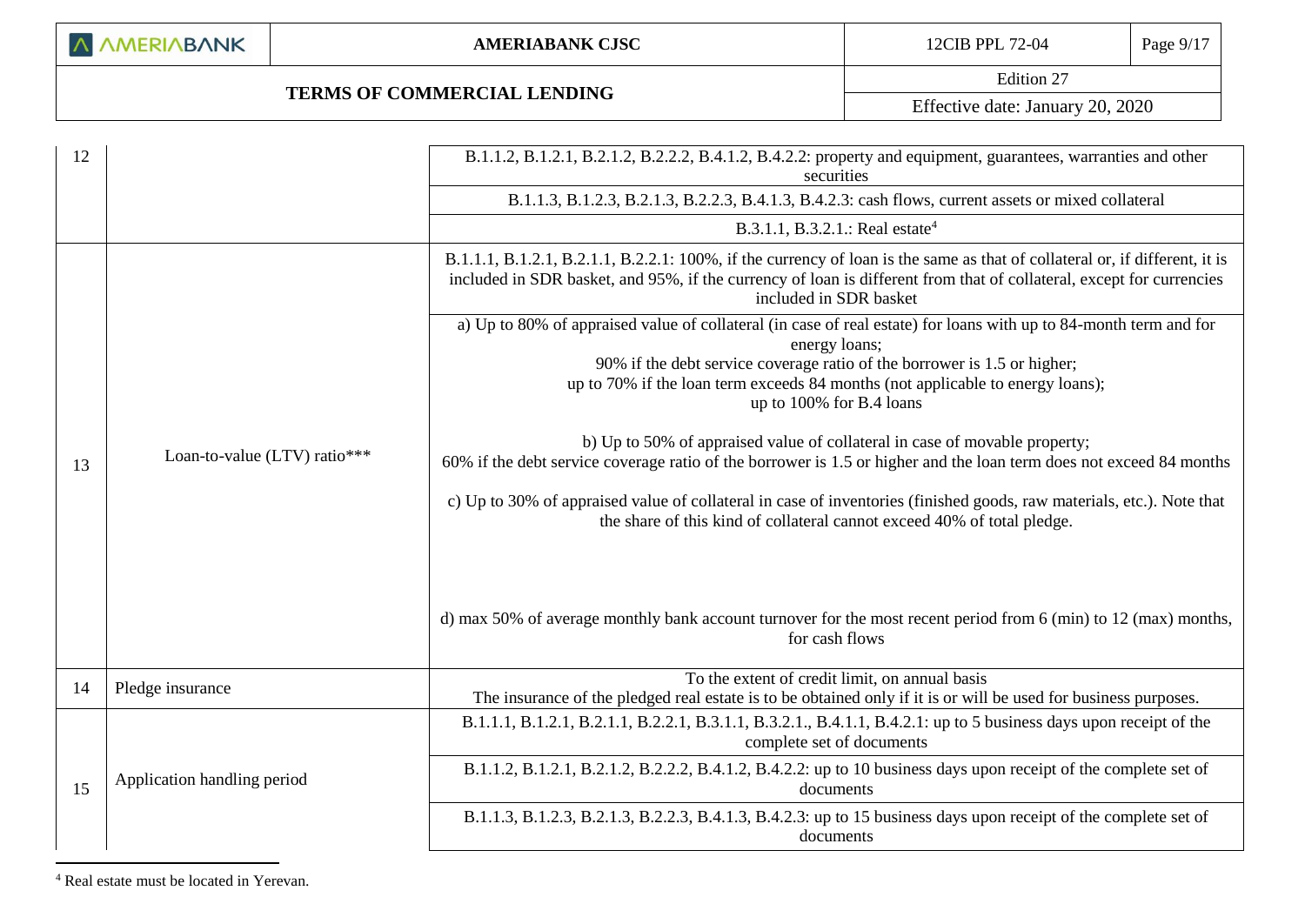# **TERMS OF COMMERCIAL LENDING**

|    |                                                                                                                                                                       | Subject to extension for not more than 10 business days based on review                             |                                                                                                          |
|----|-----------------------------------------------------------------------------------------------------------------------------------------------------------------------|-----------------------------------------------------------------------------------------------------|----------------------------------------------------------------------------------------------------------|
| 16 | Validity period (period during which the<br>decision on line of credit approval is<br>30 days, unless otherwise specified by authorized body's decision<br>effective) |                                                                                                     |                                                                                                          |
|    | Re-approval of line of credit                                                                                                                                         | Upon expiry of approval validity period, but not later than 60 days after the initial approval date |                                                                                                          |
| 18 | Form of disbursement                                                                                                                                                  | Wire transfer to bank account                                                                       |                                                                                                          |
| 19 | Loan modification application fee****                                                                                                                                 | AMD 500,000                                                                                         |                                                                                                          |
| 20 | Other terms                                                                                                                                                           |                                                                                                     | $B.3$ – expenses related to real estate appraisal and<br>notary verification shall be borne by the bank. |

 \* Maximum annual interest rate shall not exceed 24%. The interest rate specified in the loan agreement shall continue to be applied to overdue loan/line of credit/overdraft.

\*\*Whenever applied, the maximum annual rate or aggregate amount of fines and/or penalties under the Agreement shall be within the limits defined under the legislation of the Republic of Armenia.

\*\*\*Where the guarantee is the main security and there are pledged items as well, loan-to-value ratio is not applicable. This being the case, the character of security (main or additional) is defined in loan conclusion and approved by the authorized body.

\*\*\*\*Loan modification fee shall be payable by the client in case the application for revision of terms was submitted by the client at their initiative and approved by the bank. The fee is paid based on analysis and conclusion prepared by relevant department of the bank for the client's application. In other cases of modification of loan terms charging of the fee shall be subject to decision of the bank's authorized body.

### **3. OVERDRAFT (C.1, C.2)**

| <b>Terms and conditions</b>              | Overdraft to large enterprises $(C.1)$                                                           | Overdraft to SMEs $(C.2)$ |  |
|------------------------------------------|--------------------------------------------------------------------------------------------------|---------------------------|--|
| Amount                                   | Max 50% of average monthly account turnover at least for the latest 6 months                     |                           |  |
| Term                                     | Up to 12 months                                                                                  |                           |  |
| Repayment of utilized amounts            | As per schedule (monthly, quarterly, semi-annually or otherwise as defined under loan agreement) |                           |  |
| Annual interest rate on utilized amount* | For overdrafts in AMD                                                                            |                           |  |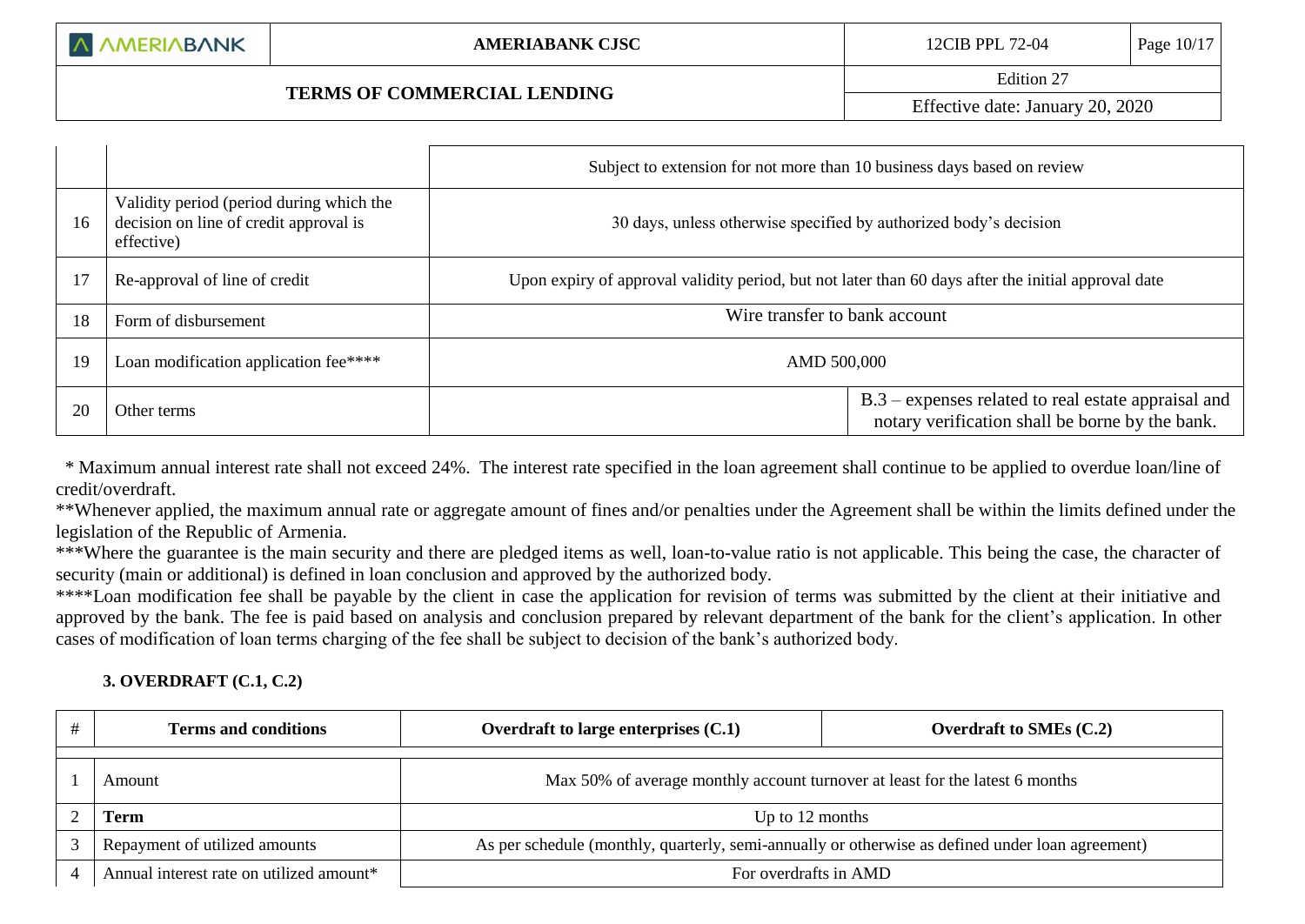Edition 27

Effective date: January 20, 2020

|    |                                                                                                                                                                                                                                                                                                                                                                   | from 13 %                                                                                                                                                                                      | from 13 %   |  |  |  |  |
|----|-------------------------------------------------------------------------------------------------------------------------------------------------------------------------------------------------------------------------------------------------------------------------------------------------------------------------------------------------------------------|------------------------------------------------------------------------------------------------------------------------------------------------------------------------------------------------|-------------|--|--|--|--|
|    |                                                                                                                                                                                                                                                                                                                                                                   | For overdrafts in USD                                                                                                                                                                          |             |  |  |  |  |
|    |                                                                                                                                                                                                                                                                                                                                                                   | from $10%$                                                                                                                                                                                     | from $10\%$ |  |  |  |  |
|    |                                                                                                                                                                                                                                                                                                                                                                   | For overdrafts in EUR                                                                                                                                                                          |             |  |  |  |  |
|    |                                                                                                                                                                                                                                                                                                                                                                   | from 9 %                                                                                                                                                                                       | from 9 %    |  |  |  |  |
| 5  | Loan disbursement fee (chargeable<br>lump-sum at the time of provision). The<br>bank can define a schedule for payment<br>of loan disbursement fee, in which case<br>any fee outstanding at the time of<br>repayment of loan before the due date<br>shall be payable together with early<br>repayment of loan or in whatever other<br>manner the bank may define. | 0-0.5% of credit limit                                                                                                                                                                         |             |  |  |  |  |
| 6  | Late payment fee**                                                                                                                                                                                                                                                                                                                                                | Fine in the amount of 0.13% of overdue loan/interest for each day beyond terms                                                                                                                 |             |  |  |  |  |
|    |                                                                                                                                                                                                                                                                                                                                                                   | Early repayment fee in the amount of up to 6-month interest on early repaid sums where envisaged under loan                                                                                    |             |  |  |  |  |
| 8  | Early repayment**                                                                                                                                                                                                                                                                                                                                                 | agreement                                                                                                                                                                                      |             |  |  |  |  |
| 9  | Limit reduction                                                                                                                                                                                                                                                                                                                                                   | If there is no turnover on bank accounts for a month,<br>the overdraft limit can be reviewed and reduced.                                                                                      |             |  |  |  |  |
| 10 | Security                                                                                                                                                                                                                                                                                                                                                          | Cash flows, guarantees and warranties, in certain cases – other security                                                                                                                       |             |  |  |  |  |
| 11 | Loan-to-value (LTV) ratio***                                                                                                                                                                                                                                                                                                                                      | Max 50% of average monthly turnover on bank accounts for the most recent period from 6 (min) to 12 (max) months                                                                                |             |  |  |  |  |
| 12 | Application handling period                                                                                                                                                                                                                                                                                                                                       | Up to 10 business days upon receipt of complete set of documents. Depending on the process, the specified terms<br>may be extended for an additional period of not more than 10 business days. |             |  |  |  |  |
|    |                                                                                                                                                                                                                                                                                                                                                                   |                                                                                                                                                                                                |             |  |  |  |  |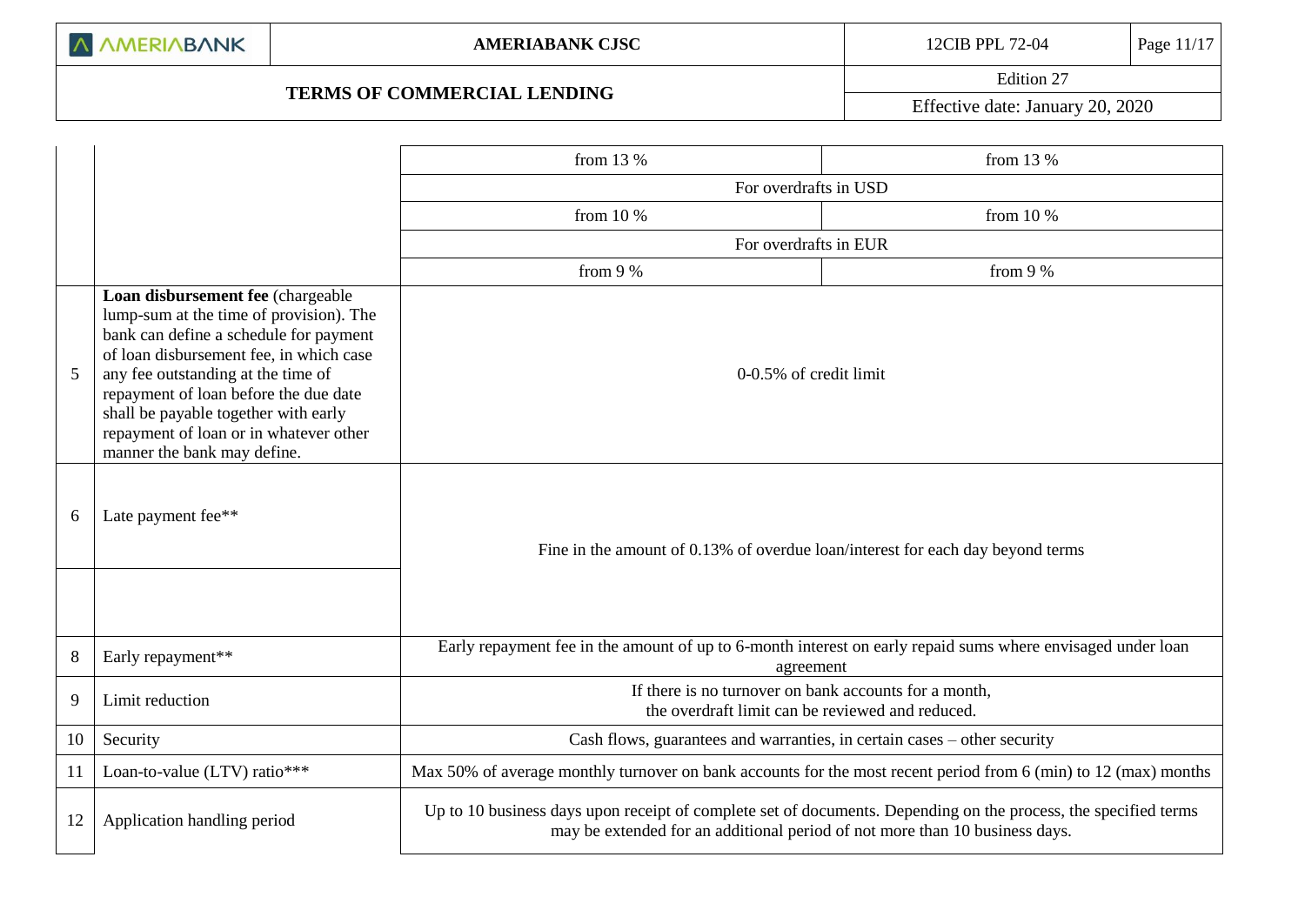| 13 | Validity period (period during which the<br>decision on line of credit approval is<br>effective) | 30 days, unless otherwise specified by authorized body's decision                                      |
|----|--------------------------------------------------------------------------------------------------|--------------------------------------------------------------------------------------------------------|
|    | Overdraft re-approval term                                                                       | Upon expiry of validity period but not later than within 60 days after initial overdraft approval date |
| 15 | Form of disbursement                                                                             | Wire transfer to bank account                                                                          |
|    | Overdraft modification application<br>$fee$ ****                                                 | AMD 500,000                                                                                            |

 \* Maximum annual interest rate shall not exceed 24%. The interest rate specified in the loan agreement shall continue to be applied to overdue loan/line of credit/overdraft.

\*\*Whenever applied, the maximum annual rate or aggregate amount of fines and/or penalties under the Agreement shall be within the limits defined under the legislation of the Republic of Armenia.

\*\*\*Where the guarantee is the main security and there are pledged items as well, loan-to-value ratio is not applicable. This being the case, the character of security (main or additional) is defined in loan conclusion and approved by the authorized body.

\*\*\*\*Loan modification fee shall be payable by the client in case the application for revision of terms was submitted by the client at their initiative and approved by the bank. The fee is paid based on analysis and conclusion prepared by relevant department of the bank for the client's application. In other cases of modification of the loan terms charging of the fee shall be subject to decision of the bank's authorized body.

### **4. ONLINE LOAN/OVERDRAFT (D.1, D.2)**

| <b>Terms and conditions</b> | Secured by cash flows and guarantee (D.1.)                                                                                                                                                                                                                                                                                                                                   | Secured by real estate or vehicle (D.2.) |  |  |
|-----------------------------|------------------------------------------------------------------------------------------------------------------------------------------------------------------------------------------------------------------------------------------------------------------------------------------------------------------------------------------------------------------------------|------------------------------------------|--|--|
| Client                      | Legal entities and individual entrepreneurs (IE) with at least 6-month business history                                                                                                                                                                                                                                                                                      |                                          |  |  |
| <b>Exclusion</b> list       | 1. Production or trade in any product or activity deemed illegal under the Republic of Armenia laws or regulations or international<br>conventions and agreements<br>2. Production or trade in weapons and munitions<br>3. Gambling, casinos and equivalent enterprises,<br>4. Trade in precious stones<br>5. Currency exchange office<br>6. Brokerage or bookmaking offices |                                          |  |  |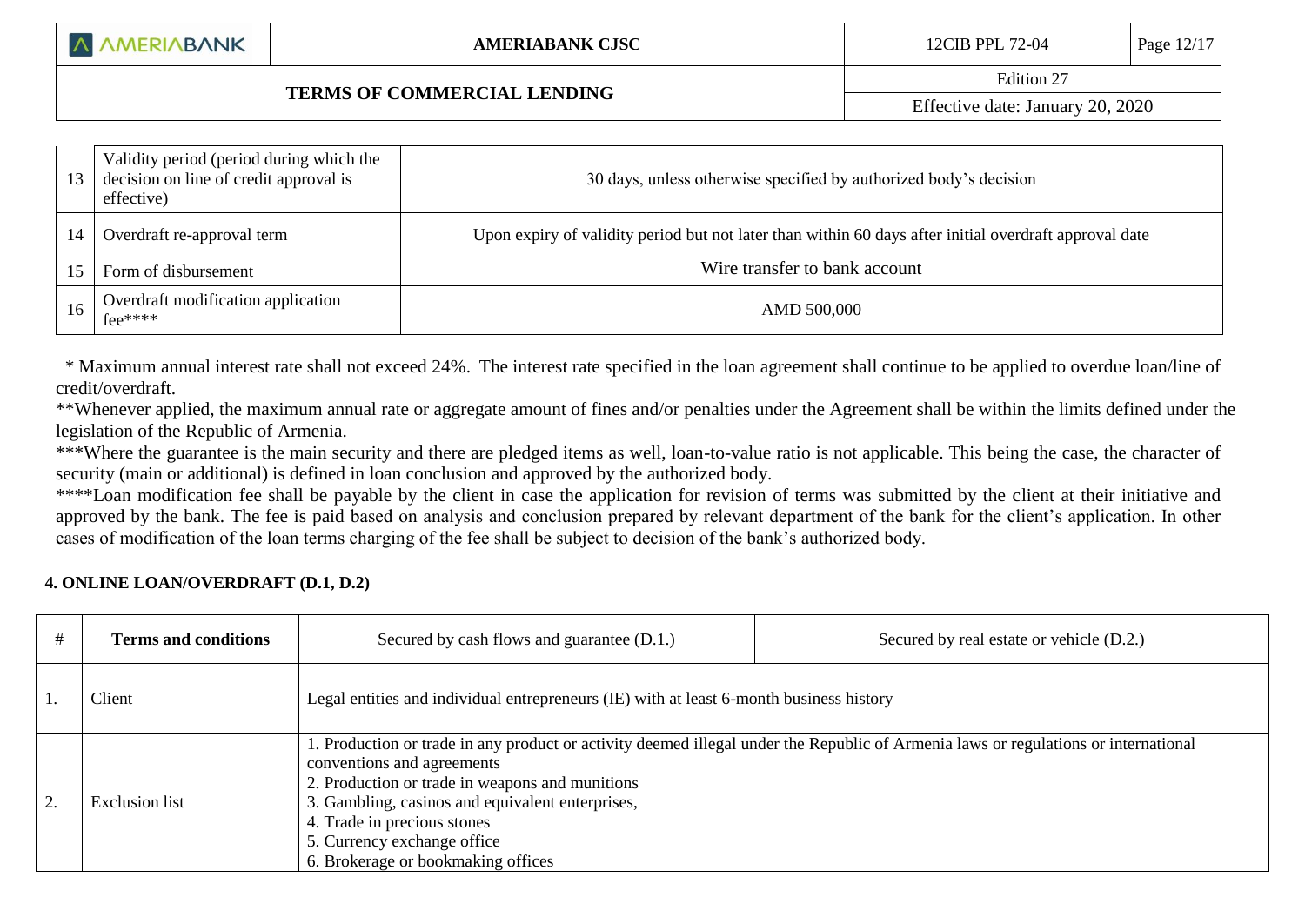|  |  |  | A AMERIABANK |
|--|--|--|--------------|
|--|--|--|--------------|

# **TERMS OF COMMERCIAL LENDING**

Edition 27

Effective date: January 20, 2020

|    |                                                                            |                                                                                                                                                                              |                                          |                                            | 7. Production, use of or trade in hazardous substances (like radioactive materials) other than pesticides and fertilizers used in agriculture |                                            |                                            |  |
|----|----------------------------------------------------------------------------|------------------------------------------------------------------------------------------------------------------------------------------------------------------------------|------------------------------------------|--------------------------------------------|-----------------------------------------------------------------------------------------------------------------------------------------------|--------------------------------------------|--------------------------------------------|--|
| 3. | Loan Amount                                                                | D.1. AMD 1,000,000 - AMD 10,000,000 or equivalent in other<br>currency (USD, EUR)                                                                                            |                                          |                                            | D.2. AMD 10,000,000 - AMD 20,000,000 or equivalent in other<br>currency (USD, EUR)                                                            |                                            |                                            |  |
| 4. | Loan term                                                                  | 1 year                                                                                                                                                                       |                                          |                                            | 3 years<br>5 years                                                                                                                            |                                            |                                            |  |
| 5. | Grace period (for principal):                                              |                                                                                                                                                                              | N/a                                      |                                            |                                                                                                                                               |                                            |                                            |  |
|    |                                                                            | For loans in AMD                                                                                                                                                             |                                          |                                            |                                                                                                                                               |                                            |                                            |  |
|    |                                                                            | D.1. (loan/overdraft):<br>from 14,5%/15,5%                                                                                                                                   | D.2. (Loan/overdraft):<br>from 13%/14%   | D.1. (loan/overdraft):<br>from 15,5%/16,5% | D.2. (loan/overdraft):<br>from 14%/15%                                                                                                        | D.1. (loan/overdraft):<br>from 16,5%/17,5% | D.2. (loan/overdraft):<br>from 15%/16%     |  |
|    |                                                                            | For automatically approved business loan/overdraft in AMD (D.1): from 13% (loan) or 14% (overdraft)                                                                          |                                          |                                            |                                                                                                                                               |                                            |                                            |  |
|    |                                                                            | For loans in USD                                                                                                                                                             |                                          |                                            |                                                                                                                                               |                                            |                                            |  |
| 6. | Annual interest rate*                                                      | D.1. (loan/overdraft):<br>from 11,5%/12,5%                                                                                                                                   | D.2. (loan/overdraft):<br>from 10%/11%   | D.1. (loan/overdraft):<br>from 12,5%/13,5% | D.2. (loan/overdraft):<br>from 11%/12%                                                                                                        | D.1. (loan/overdraft):<br>from 13,5%/14,5% | D.2. (loan/overdraft):<br>from 12%/13%     |  |
|    |                                                                            | For automatically approved business loan/overdraft in USD (D.1): from 10% (loan) or 11% (overdraft)                                                                          |                                          |                                            |                                                                                                                                               |                                            |                                            |  |
|    |                                                                            |                                                                                                                                                                              |                                          | For loans in EUR                           |                                                                                                                                               |                                            |                                            |  |
|    |                                                                            | D.1. (loan/overdraft):<br>from 10%/11%                                                                                                                                       | D.2. (loan/overdraft):<br>from 8,5%/9,5% | D.1. (loan/overdraft):<br>from 11%/12%     | D.2. (loan/overdraft):<br>from 9,5%/10,5%                                                                                                     | D.1. (loan/overdraft):<br>from 12%/13%     | D.2. (loan/overdraft):<br>from 10,5%/11,5% |  |
|    |                                                                            |                                                                                                                                                                              |                                          |                                            | For automatically approved business loan/overdraft in EUR (D.1): from 8,5% (loan) or 9,5% (overdraft)                                         |                                            |                                            |  |
| 7. | Loan disbursement fee<br>(chargeable lump-sum at the<br>time of provision) | 1% of loan amount<br>N/a in case of online application for score-based automatically approved SME loans/overdrafts                                                           |                                          |                                            |                                                                                                                                               |                                            |                                            |  |
| 8. | Late payment fee**                                                         | Fine in the amount of 0.13% of overdue loan/interest for each day beyond terms                                                                                               |                                          |                                            |                                                                                                                                               |                                            |                                            |  |
| 9. | Repayment                                                                  | Annuity (equal monthly installments consisting of a portion of loan and a portion of interest) in case of loans<br>Principal payable at the end of term in case of overdraft |                                          |                                            |                                                                                                                                               |                                            |                                            |  |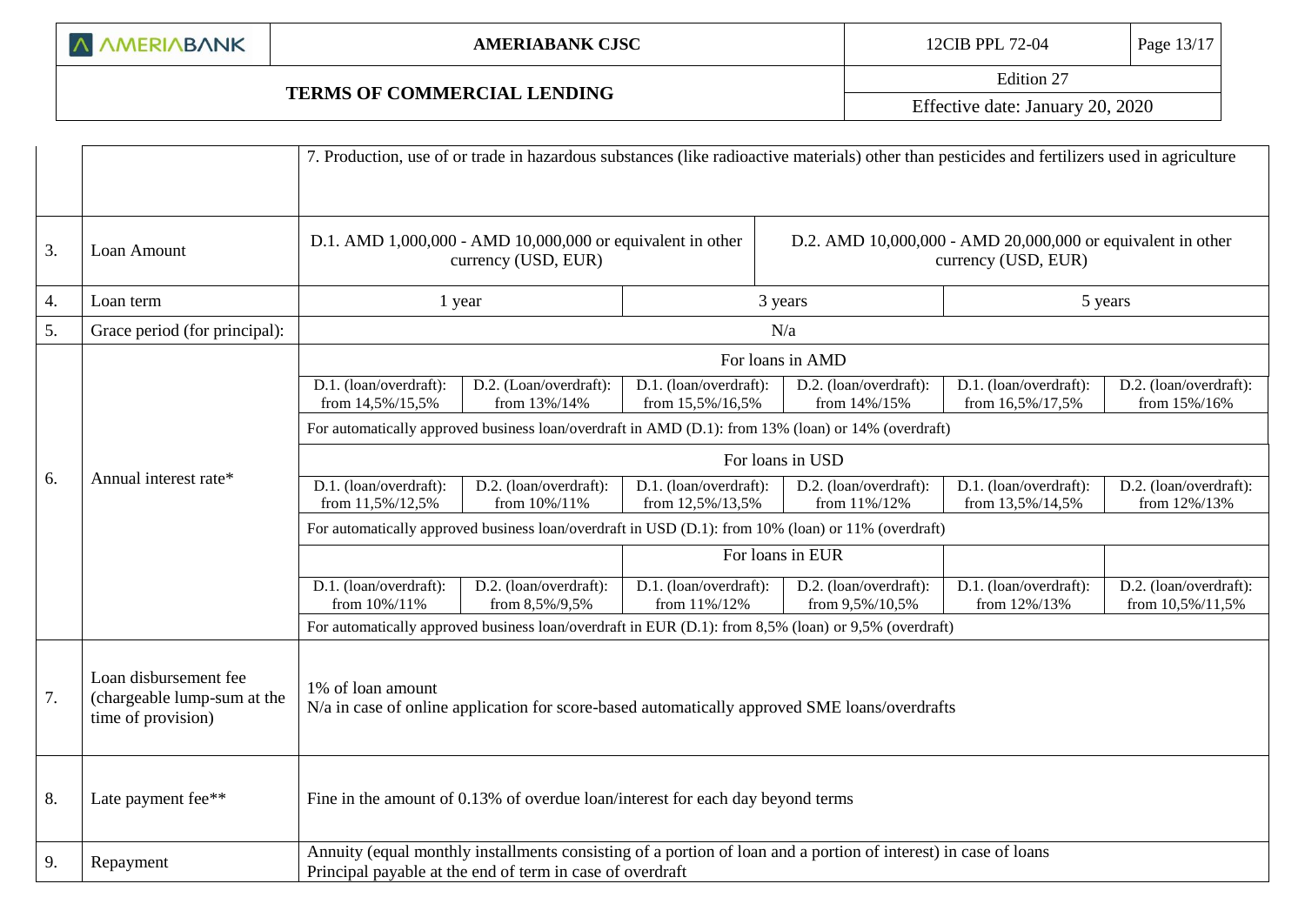### **TERMS OF COMMERCIAL LENDING**

Edition 27

Effective date: January 20, 2020

| 10. | Early repayment                                                        | N/a                                                                                                                                                                                                                                                                                                                                                                                                                                                                                                                                                                                                                                                                                                                                         |  |  |  |
|-----|------------------------------------------------------------------------|---------------------------------------------------------------------------------------------------------------------------------------------------------------------------------------------------------------------------------------------------------------------------------------------------------------------------------------------------------------------------------------------------------------------------------------------------------------------------------------------------------------------------------------------------------------------------------------------------------------------------------------------------------------------------------------------------------------------------------------------|--|--|--|
| 11. | Loan security                                                          | D.1: Cash flows, personal guarantees by business founders/beneficial owners and other physical and/or legal entities as requested by the<br>bank<br>D2: Cash flows, personal guarantees by business founders/beneficial owners and other physical and/or legal entities as requested by the<br>bank, real estate <sup>5</sup> or vehicle                                                                                                                                                                                                                                                                                                                                                                                                    |  |  |  |
| 12. | Loan-to-value (LTV) ratio                                              | The value of the loan security is included in the estimation of the LTV ratio in an amount not more than:<br>1. Real estate: up to 100%<br>2. Vehicles: 50%<br>While calculating the LTV ratio, the loan value is considered to be equal to the sum of (i) that portion of the requested loan that is above<br>AMD 10 million, and (ii) outstanding unsecured credit obligations of the client. Furthermore, if the client's outstanding unsecured credit<br>obligations are above AMD 10 million, the LTV ratio is calculated only in relation to the requested amount, in full.                                                                                                                                                           |  |  |  |
| 13. | Pledge insurance                                                       | The insurance of the pledged real estate is to be obtained only if it is or will be used for business purposes.<br>Insurance for pledged real estate and vehicles to be maintained throughout the term of loan:<br>1. If by the Client: at least for the amount of the outstanding principal/credit limit<br>2. If obtained by the bank: to the extent of the outstanding principal/credit limit.<br>The following vehicles are not subject to insurance:<br>Vehicles transporting hazardous materials (toxic substances, chemicals, radioactive and explosive materials)<br>• Vehicles to be used in races, test drives; vehicles which have three wheels, snow removers, motorcycles, special purpose vehicles<br>• Taxis and rental cars |  |  |  |
| 14. | Application handling period                                            | D.1. Immediately for automatically approved loans<br>up to 2 business days for other loans<br>D.2 No more than 3 business days.                                                                                                                                                                                                                                                                                                                                                                                                                                                                                                                                                                                                             |  |  |  |
| 15. | Validity period (period<br>during which loan approval<br>is effective) | 7 business days                                                                                                                                                                                                                                                                                                                                                                                                                                                                                                                                                                                                                                                                                                                             |  |  |  |
| 16. | Form of disbursement                                                   | Wire transfer to bank account                                                                                                                                                                                                                                                                                                                                                                                                                                                                                                                                                                                                                                                                                                               |  |  |  |

\* Maximum annual interest rate shall not exceed 24%. The interest rate specified in the loan agreement shall continue to be applied to overdue loans.

<u>.</u>

<sup>5</sup> Real estate must be located in Yerevan.